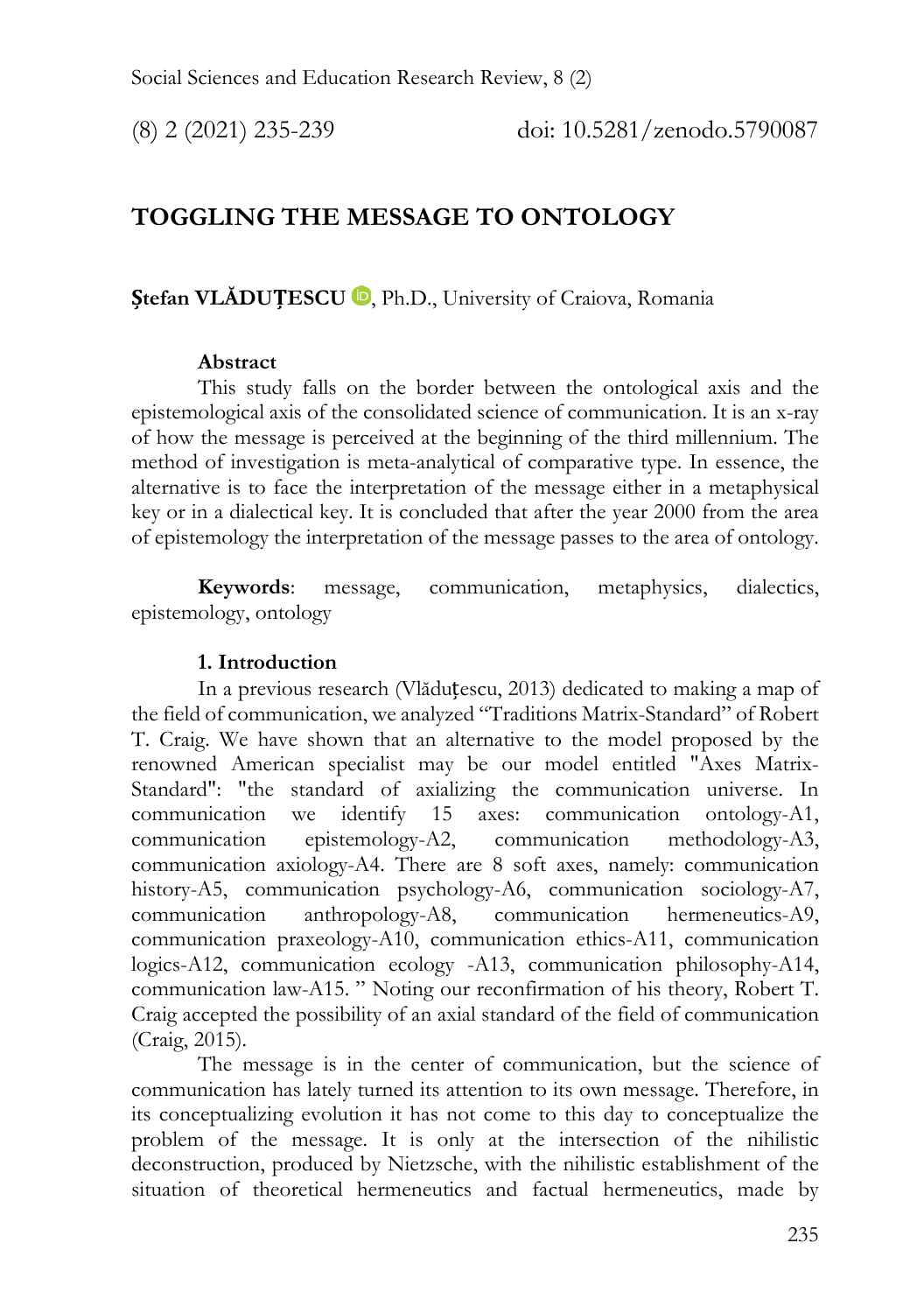Heidegger, that it becomes possible and efficient to highlight the message. Gianni Vattimo shows that the continuity between them (Nietzsche and Heidegger) is nihilism, understood as a true ontology of being, as a new thinking of being, capable of situating itself beyond metaphysics (Vattimo, 2020).

Martin Heidegger conceived of metaphysics as a thought that identifies being with being. Generic Nietzschean-Heideggerian nihilism goes beyond metaphysics. The new thinking, the new ontology considers that the being is not confused with the being. Heidegger, in asking the question, forms (in "Being and Time") what he calls an "ontology of Presence", a new ontology: "Ontologie des Vorhandenen" (Heidegger, 2013). The event is the pure presence, but before the event is found the language of the one for whom the event emerges as an act from the potential of the presence. The exact event of the being - the message is at the heart of the new ontology. But the message cannot exist without the language in which it is put into discourse. The ontology of presence solves both the occurrence of being being time and the existence of time as a language that is "a home of being." Gadamer is the one who sees as the essence of "Sein und Zeit" that "being is time".

### **2. The new ontology**

The new message ontology must be thought of dual: as presence and as language. A work that goes in the direction of presence from Heidegger's ontology, but which does not start from the presence in language, but from metaphysics, is a "metaphysics of presence". By overcoming the spatiotemporality imposed by the Ego by leaving the field of knowledge, one can reach the presence, that field of contemplative living. Presence as contemplative living is purification, and as purification is beautiful thought (Stănescu & Suciu, 2018; Hristea & Colhon, 2020). When the beautiful thought is purified until it reaches what is simple, it passes to intuition.

The method of reaching the presence is intuition. In the intuition of what is simple we meet the Presence, the road to the Presence being an endeavor of eliminating everything that is related, of knowledge in general. In the joy of living the Presence nothing is known. The first step towards purification in order to reach the Presence is There are those few moments when the man overcomes the concern. Presence and care (concern) are Heideggerian anthological concepts. The metaphysics of presence is a contribution to the ontology of presence. Metaphysics is understood not as knowledge", but pure living, aiming at overcoming existence, capturing a world that is beyond space and time, an immutable, eternal, absolute world.

Although in the metaphysics of presence knowledge is removed and with it any relationship (Vlad, 2017; Li, 2021), any connection with the phenomenon, before taking the step towards the message as the founder of the meaning of being, the contemplative experience is diverted to "immutable, eternal absolute". By abandoning by presence the core of metaphysics, however, the step towards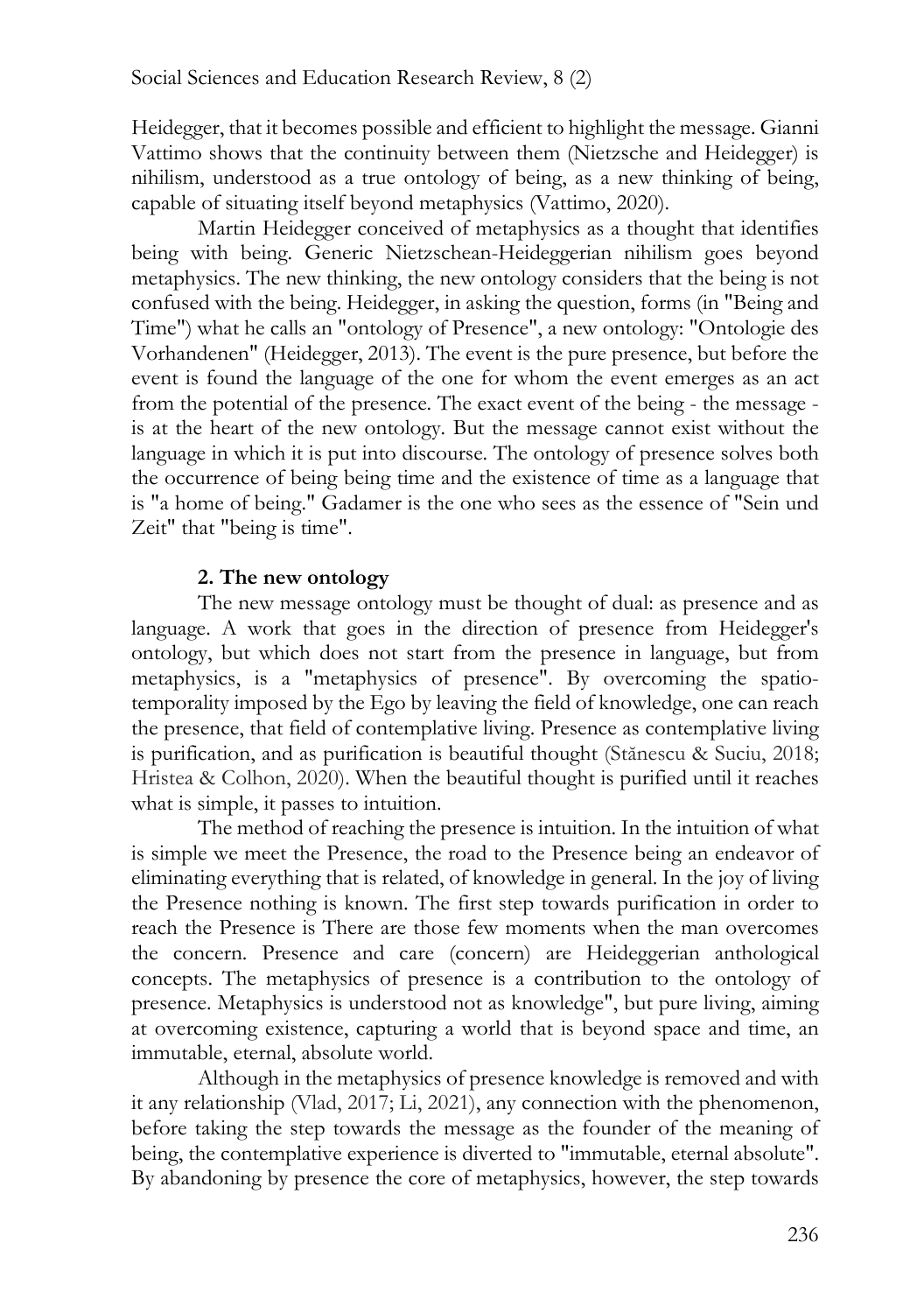the message is not made, because the problem of language does not arise, which annuls in the presence the eternal, the immutable and the absolute. The ontology of presence cannot be reached, because the approach cannot be detached from the metaphysical or, when it is detached, it returns quickly and unmistakably. Likewise, unilaterally, the issue of the ontology of presence from another direction. This, starting from Eminescu's thesis that "language is our master", brings language to the presence. The Life of the Being appears as sealed by an invisible historical language. In order to decipher the ontology of presence, it is necessary to work on a grammar of presence. A whole grammar of the Presence, for our language, does not exist and undertakes to build it. In this endeavor we are asked to start from personal encounters with existence. Even if the enterprise does not build a "grammar of Being," it manages to convey that sense of chance on which any message is based. The attempt at the grammar of presence contains the possibility of the message and is thus part of the continuation of the new ontology.

The new ontology deals with being as chance, as a way of reality to be configured in a very specific way to the "situation of the age". Like any situation, the "situation of the age" (as Vattimo calls it) comes from the epochs that preceded it. In our opinion, the situation of understanding is always a situation of understanding the past, no matter how close and related it may be to the present. We understand history, we understand a book, we understand the previous line in the current dialogue, in a word we understand the precedent. What Vattimo calls the situation of the age is what M. Heidegger and H.-G. Gadamer designated by the hermeneutic situation: that positioning that is not allowed to be taken into account in advance and is not given, but which is the only one that allows the explanation of the discourse and the understanding of the message.

After all, the precedent must always be understood. Only the precedent is and can be understood. Only he is prepared for the pre-winding. Comprehension can only occur in the conditions, limits and requirements of a hermeneutic situation. The needs of comprehension that make up the precedent find their convergence in the hermeneutic situation. The new ontology thinks the being. To think of being, as think states G. Vattimo (2000), means to listen to the messages (sn) that come from those previous epochs and those that come from others, even contemporaries - from the cultures of some groups, from the languages of those "other" cultures that the West encounters in its act of domination and unification of the planet from the sub-cultures within the West itself that are beginning to speak. he gives himself to us, in our concrete experience today.

As long as philosophizing is a conceptual organization of experience and cogitative material, so long as it needs a concept of message, for one cannot understand messages that belong to being and that constitute its meaning without a concept of message. These messages represent the theme of a post-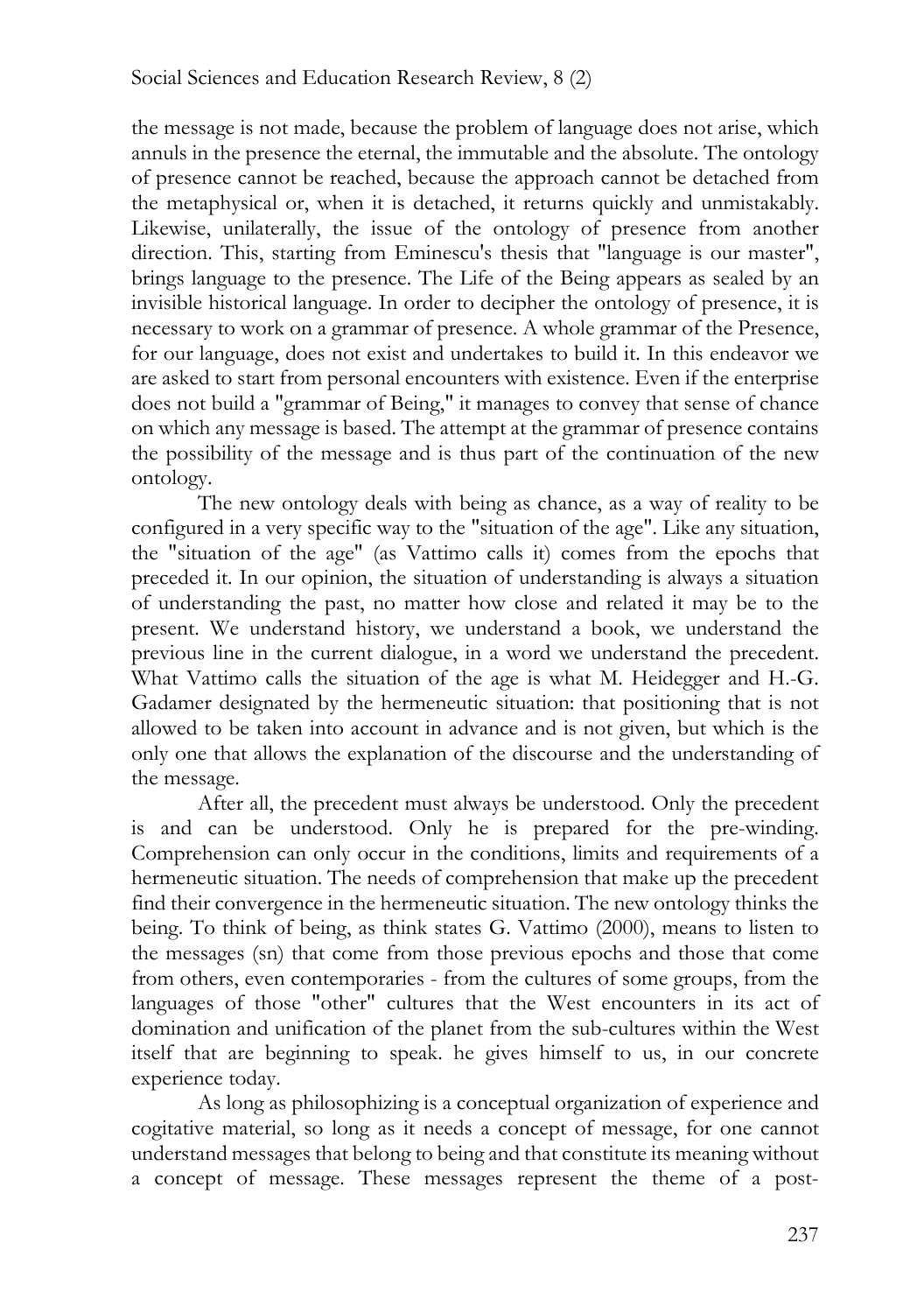metaphysical ontology (Rimkus, 2020; Sayyari, Keimasi & Motaghi, 2021), it mean a dialectical ontology. However, neither Vattimo nor the philosophy around him, hermeneutics, deconstructivism, pragmatism configured a concept of message. The message as a theme must start from the fact that Vattimo highlights, that in these messages no essence, no deep structure or necessary law is revealed: in them some historical values are announced , some configurations of experience, some symbolic forms, which are traces of life, concretions of being, which must be listened to with piety, with that attention full of devotion that the traces of the lives of our fellow men deserve (Călin & Bîrsănescu, 2017; Gioroceanu, 2018; Vlad, 2021).

The message must be listened to with piety. The path to the message is not governed by any categorical imperative. It is free of pressure. The interpretation that leads to the message is made possible by the freedom of the interpreting being to understand the being. The message is on a rational path. The path to the message is a path beyond metaphysics. The path to the message is the one that discovers the being from the expressions of the being (books, documents, dialogues, etc.).

#### **3. Conclusion**

The essential mutation that took place at the end of the second millennium and the beginning of the third millennium is the fact that the message is no longer interpreted primarily in the key of knowledge, but in the key of existence. We consider the basis of judgment to be the fact that life on earth was abruptly endangered by nuclear weapons. At the end of 2000, there were enough weapons on Earth to destroy life on the planet in a war. People then understood that their existence was in danger. From that moment, the flows of messages passed from the interpretation in the sense of knowledge (of epistemology) to the primary interpretation in the key of existence, of survival (of ontology). From the metaphysics of knowledge to the dialectic of existence.

Thus, today talking about the message means being outside metaphysics. The end of metaphysics, proclaimed by Heidegger, is the beginning of attention to the true message of being. The discourse of metaphysics was directed towards essences, towards the immutable. The new ontology goes beyond the ambiguity of the discourse that is clearly intended, but remains metaphysical. "Essential" structures are pushed into the background by a message that expresses a being in front of the being and in the course of history. The new ontological content called message expresses being as chance. He legitimizes himself in living the ephemeral as essence, in the deeds of the being, in reading the signs of the times. The ontology in which the message works is an ontology of actuality. The message exists only in a hermeneutic situation. The delicacy, ease and generosity of the new philosophy "founds" the listening to the messages. The science of communication is no longer grounded, it is grounded in raising the message. The